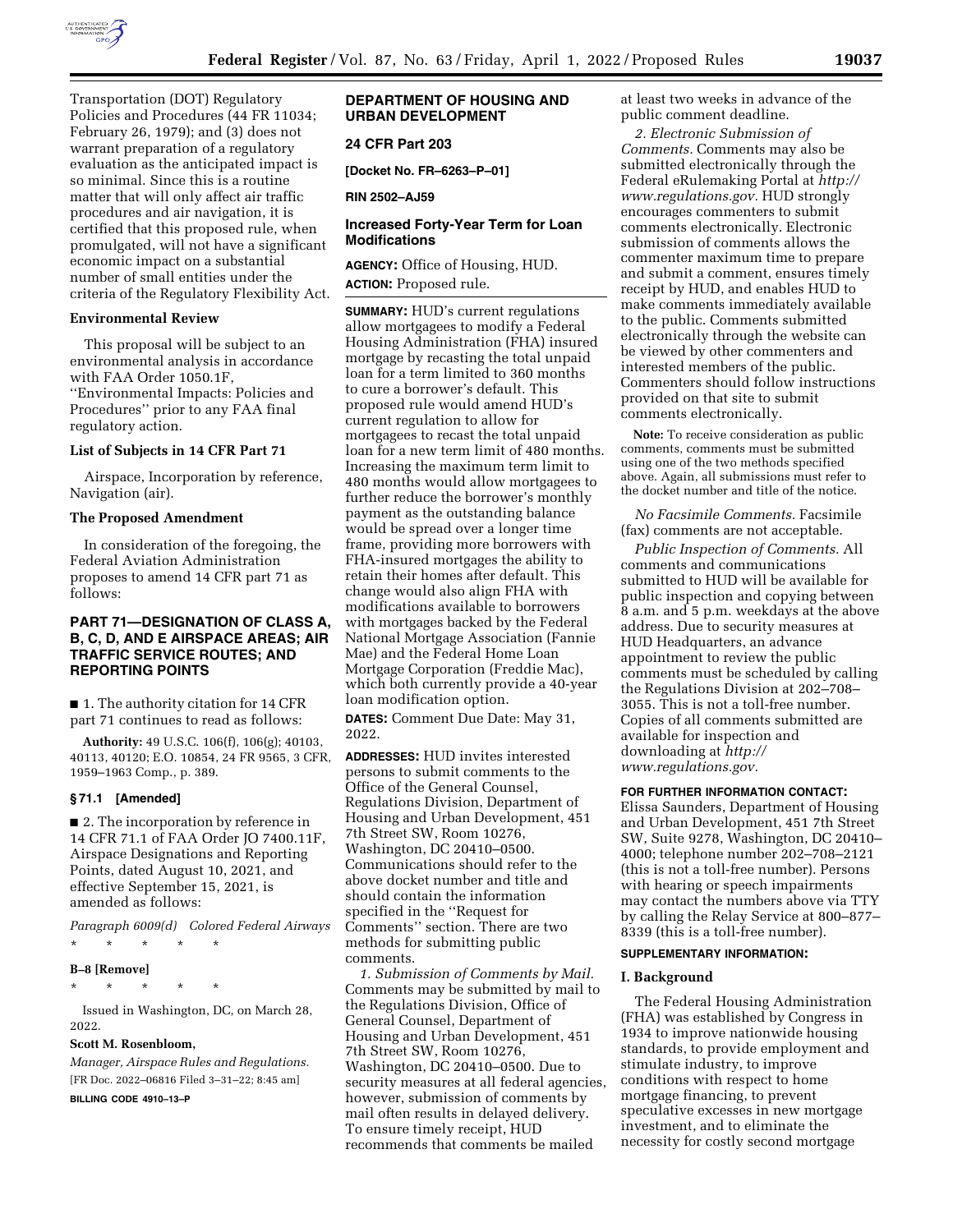financing.1 HUD's regulations for Title II FHA single family forward mortgage insurance are codified in 24 CFR part 203. These regulations address mortgagee eligibility requirements and underwriting procedures, contract rights and obligations, and the mortgagee's servicing obligations. These regulations also address a mortgagee's obligations to offer loss mitigation options when a mortgagor defaults on a loan, as provided in 24 CFR 203.501.

Mortgagees are required to consider utilizing deeds in lieu of foreclosure, pre-foreclosure sales, partial claims, assumptions, special forbearance, and recasting of mortgages.2 In 1996, the Balanced Budget Downpayment Act, I (Pub. L. 104–99, approved January 26, 1996) amended sections 204 and 230 of the National Housing Act to provide that HUD may pay insurance benefits to a mortgagee to recompense the mortgagee for its actions to provide an alternative to the foreclosure of a mortgage that is in default. These actions may include special forbearance, loan modification, and/or deeds in lieu of foreclosure, all upon terms and conditions as the mortgagee shall determine in the mortgagee's sole discretion, within guidelines provided by HUD.3 In response, HUD promulgated an interim final rule (61 FR 35014, July 3, 1996), followed by a final rule (62 FR 60124, November 6, 1997) adding loss mitigation options to 24 CFR part 203. One of these options allows mortgagees to modify a mortgage for the purpose of changing the amortization provisions and recasting the total unpaid amount due for a term not exceeding 360 months from the date of the modification.4

## **II. This Proposed Rule**

HUD proposes to amend 24 CFR 203.616, which allows a mortgagee to modify a mortgage for the purpose of changing the amortization provisions by recasting the total unpaid amount due for a new term, by replacing the current maximum of 360 months with a new maximum of 480 months.

Allowing mortgagees to provide a 40 year loan modification would support HUD's mission of fostering homeownership by assisting more borrowers with retaining their homes after a default episode while mitigating losses to FHA's Mutual Mortgage Insurance (MMI) Fund. HUD believes there are situations in which a mortgagee seeks to engage in loss

mitigation but is unable to provide loss mitigation to a degree sufficient to prevent default. In such cases, an additional 120 months on the length of the recast mortgage would allow for a lower, more sustainable monthly payment.

Many borrowers who have become delinquent would have difficulty making payments at the monthly rate of their mortgage before default. Therefore, a lower monthly payment is a key element to bring the mortgage current, prevent imminent re-default, and ultimately retain their home and continue to build wealth through homeownership. HUD anticipates that a 40-year loan modification as part of loss mitigation could decrease a borrower's monthly principal and interest payment by a meaningful amount sufficient to prevent several thousand borrowers a year from foreclosure by increasing a borrower's ability to afford the modified payment. Given the large number of FHA-insured mortgages that have been originated or refinanced in the past few years in a historically low interest rate environment, simply extending out the term of a mortgage in default for another 30 years at a similar interest rate would not provide a substantial reduction to a borrower's monthly mortgage payment.

Additionally, borrowers impacted by the COVID–19 pandemic, including those who may re-default in the future after having received a loss mitigation option under COVID–19 policies, may need a 40-year loan modification to obtain affordable monthly payments that would allow them to stay in their homes. This would also reduce losses to the MMI Fund as fewer properties would be sold at a loss in foreclosure or out of FHA's real estate-owned (REO) inventory.5

All else held equal, borrowers who choose a 40-year loan modification would be subject to slower equity accumulation and additional interest payments over the course of the modified mortgage relative to a 30-year loan modification. However, to the extent a 40-year modification helps borrowers avoid foreclosure, the slower equity accumulation and additional interest would be greatly outweighed by the benefits of being able to retain their homes. Moreover, a borrower is not obligated to carry the loan for 40 years.

FHA data indicates that the average life of a 30-year FHA-insured mortgage is approximately seven years, although it is possible that prepayment behavior could be different with a longer-term loan.

The 40-year mortgage remains rare but has become more commonly recognized in the mortgage industry. The Government Sponsored Enterprises (GSEs), Fannie Mae and Freddie Mac, both allow for 40-year mortgage loan modifications.6 The National Credit Union Association also allows for 40 year mortgages and a federal credit union may set the maturity date for modified or refinanced mortgages beyond the regulatory 40-year maturity limit as long as the terms of the original loan were no more than 40 years. The U.S. Department of Agriculture allows for loan modification up to 40 years where certain conditions are met above the requirements for a 30-year loan modification.7 By allowing 40-year loan modifications, HUD would align with the GSEs, NCUA, and USDA and ensure that FHA borrowers receive comparable opportunities for home retention.

#### **III. Findings and Certifications**

# *Regulatory Review—Executive Orders 12866 and 13563*

Pursuant to Executive Order 12866 (Regulatory Planning and Review), a determination must be made whether a regulatory action is significant and therefore, subject to review by the Office of Management and Budget (OMB) in accordance with the requirements of the order. Executive Order 13563 (Improving Regulations and Regulatory Review) directs executive agencies to analyze regulations that are ''outmoded, ineffective, insufficient, or excessively burdensome, and to modify, streamline, expand, or repeal them in accordance with what has been learned.'' Executive Order 13563 also directs that, where relevant, feasible, and consistent with regulatory objectives, and to the extent permitted by law, agencies are to identify and consider regulatory approaches that reduce burdens and maintain flexibility and freedom of choice for the public.

7For more information, see 7 CFR 3555.304.

<sup>1</sup> 12 U.S.C. 1701 *et seq.* 

<sup>2</sup> 24 CFR 203.501.

<sup>3</sup> 12 U.S.C. 1715u.

<sup>4</sup> 24 CFR 203.616.

<sup>5</sup> It is also worth noting that, per its recent press release, Ginnie Mae is now permitting the pooling of 40-year mortgages for the purposes of providing FHA loan modifications with lower payments to help keep borrowers in their homes. Ginnie Mae's mortgage-backed securities include the requirement that loans must be 90 or more days delinquent or have successfully completed a trial payment plan before they can be bought out of a Ginnie Mae pool.

<sup>6</sup>See D2–3.2–07: Fannie Mae Flex Modification (09/09/2020), available at: *[https://servicing](https://servicingguide.fanniemae.com/THE-SERVICING-GUIDE/Part-D-Providing-Solutions-to-a-Borrower/Subpart-D2-Assisting-a-Borrower-Who-is-Facing-Default-or/Chapter-D2-3-Fannie-Mae-s-Home-Retention-and-Liquidation/Section-D2-3-2-Home-Retention-Workout-Options/D2-3-2-07-Fannie-Mae-Flex-Modification/1042575201/D2-3-2-07-Fannie-Mae-Flex-Modification-09-09-2020.htm)[guide.fanniemae.com/THE-SERVICING-GUIDE/](https://servicingguide.fanniemae.com/THE-SERVICING-GUIDE/Part-D-Providing-Solutions-to-a-Borrower/Subpart-D2-Assisting-a-Borrower-Who-is-Facing-Default-or/Chapter-D2-3-Fannie-Mae-s-Home-Retention-and-Liquidation/Section-D2-3-2-Home-Retention-Workout-Options/D2-3-2-07-Fannie-Mae-Flex-Modification/1042575201/D2-3-2-07-Fannie-Mae-Flex-Modification-09-09-2020.htm)  [Part-D-Providing-Solutions-to-a-Borrower/Subpart-](https://servicingguide.fanniemae.com/THE-SERVICING-GUIDE/Part-D-Providing-Solutions-to-a-Borrower/Subpart-D2-Assisting-a-Borrower-Who-is-Facing-Default-or/Chapter-D2-3-Fannie-Mae-s-Home-Retention-and-Liquidation/Section-D2-3-2-Home-Retention-Workout-Options/D2-3-2-07-Fannie-Mae-Flex-Modification/1042575201/D2-3-2-07-Fannie-Mae-Flex-Modification-09-09-2020.htm)[D2-Assisting-a-Borrower-Who-is-Facing-Default-or/](https://servicingguide.fanniemae.com/THE-SERVICING-GUIDE/Part-D-Providing-Solutions-to-a-Borrower/Subpart-D2-Assisting-a-Borrower-Who-is-Facing-Default-or/Chapter-D2-3-Fannie-Mae-s-Home-Retention-and-Liquidation/Section-D2-3-2-Home-Retention-Workout-Options/D2-3-2-07-Fannie-Mae-Flex-Modification/1042575201/D2-3-2-07-Fannie-Mae-Flex-Modification-09-09-2020.htm)  [Chapter-D2-3-Fannie-Mae-s-Home-Retention-and-](https://servicingguide.fanniemae.com/THE-SERVICING-GUIDE/Part-D-Providing-Solutions-to-a-Borrower/Subpart-D2-Assisting-a-Borrower-Who-is-Facing-Default-or/Chapter-D2-3-Fannie-Mae-s-Home-Retention-and-Liquidation/Section-D2-3-2-Home-Retention-Workout-Options/D2-3-2-07-Fannie-Mae-Flex-Modification/1042575201/D2-3-2-07-Fannie-Mae-Flex-Modification-09-09-2020.htm)[Liquidation/Section-D2-3-2-Home-Retention-](https://servicingguide.fanniemae.com/THE-SERVICING-GUIDE/Part-D-Providing-Solutions-to-a-Borrower/Subpart-D2-Assisting-a-Borrower-Who-is-Facing-Default-or/Chapter-D2-3-Fannie-Mae-s-Home-Retention-and-Liquidation/Section-D2-3-2-Home-Retention-Workout-Options/D2-3-2-07-Fannie-Mae-Flex-Modification/1042575201/D2-3-2-07-Fannie-Mae-Flex-Modification-09-09-2020.htm)[Workout-Options/D2-3-2-07-Fannie-Mae-Flex-](https://servicingguide.fanniemae.com/THE-SERVICING-GUIDE/Part-D-Providing-Solutions-to-a-Borrower/Subpart-D2-Assisting-a-Borrower-Who-is-Facing-Default-or/Chapter-D2-3-Fannie-Mae-s-Home-Retention-and-Liquidation/Section-D2-3-2-Home-Retention-Workout-Options/D2-3-2-07-Fannie-Mae-Flex-Modification/1042575201/D2-3-2-07-Fannie-Mae-Flex-Modification-09-09-2020.htm)[Modification/1042575201/D2-3-2-07-Fannie-Mae-](https://servicingguide.fanniemae.com/THE-SERVICING-GUIDE/Part-D-Providing-Solutions-to-a-Borrower/Subpart-D2-Assisting-a-Borrower-Who-is-Facing-Default-or/Chapter-D2-3-Fannie-Mae-s-Home-Retention-and-Liquidation/Section-D2-3-2-Home-Retention-Workout-Options/D2-3-2-07-Fannie-Mae-Flex-Modification/1042575201/D2-3-2-07-Fannie-Mae-Flex-Modification-09-09-2020.htm)[Flex-Modification-09-09-2020.htm](https://servicingguide.fanniemae.com/THE-SERVICING-GUIDE/Part-D-Providing-Solutions-to-a-Borrower/Subpart-D2-Assisting-a-Borrower-Who-is-Facing-Default-or/Chapter-D2-3-Fannie-Mae-s-Home-Retention-and-Liquidation/Section-D2-3-2-Home-Retention-Workout-Options/D2-3-2-07-Fannie-Mae-Flex-Modification/1042575201/D2-3-2-07-Fannie-Mae-Flex-Modification-09-09-2020.htm)*; Freddie Mac Flex Modification Reference Guide, March 2021, available at: *[https://sf.freddiemac.com/content/](https://sf.freddiemac.com/content/_assets/resources/pdf/other/flex_mod_ref_guide.pdf)*\_ *[assets/resources/pdf/other/flex](https://sf.freddiemac.com/content/_assets/resources/pdf/other/flex_mod_ref_guide.pdf)*\_*mod*\_*ref*\_*guide.pdf.*